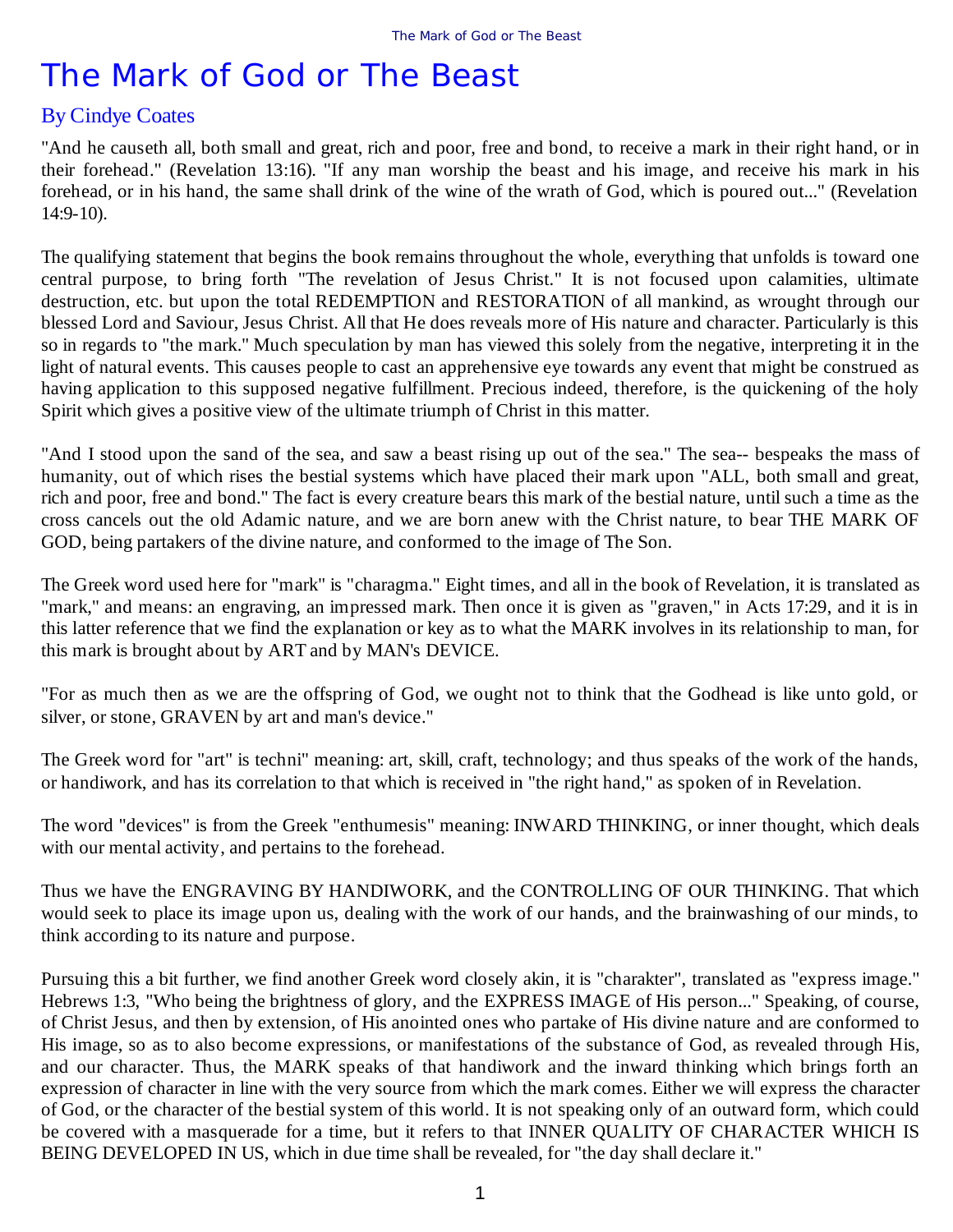The "mark of the beast" is the direct opposite to the "MARK OF GOD," and is an imprint of the nature and character of this world's bestial system. The challenge to OVERCOME this mark of the bestial has been with us a long time-- ever since "The Lord God took the man, and put him into the garden of Eden to dress it and to KEEP (guard) it." (Genesis 2:15).

There was a beast waiting to place its mark upon the Adam. "The serpent was more subtle than any beast of the field which the Lord God had made." (Genesis 3:1). And in Revelation we again have this charge to guard against the beast, and the system which it represents.

We find that the IMPRINT was made when Eve responded to the serpent's argument, which caused her to "take of the fruit," which had been forbidden her. Immediately the mark was in her forehead, and then in her hand. Adam joined her in this receiving of the mark. And having taken the imprint-- they began to manifest the nature, character of the bestial, in selfish, rebellious, minding the flesh behavior.

In Revelation, again the hand and the mind are involved with the mark of the beast-- the influence that causes one to think and act according to the ways of the world.

It is this flesh nature that identifies us with this world's carnality. "Now the works of the flesh are manifest, which are these; Adultery, fornication, uncleanness, lasciviousness, idolatry, witchcraft, hatred, variance, emulations, wrath, strife, sedition, heresies, envying, murders, drunkenness, revellings, and such like: - they that do such things shall not inherit the kingdom of God." But then in contra-distinction to such negativism, we find that the new Christ nature bears a far different imprint, for "The fruit of the Spirit is love, joy, peace, longsuffering, gentleness, goodness, faith, meekness, temperance." (Galatians 5:19-23). O, to bear the mark of God!

Not only is the bestial mark stamped upon the nature of man, to influence his thinking, and his handiwork, but we live under the mark of the beast by living in this commercialized world order. "That no man might buy or sell, save he that had the mark, or the name of the beast, or the number of his name." If we buy a car, a home, clothes, food, pay taxes, etc. it is all under the mark of the beast. Whether we use a barter system, or silver coins, we have to do business according to our culture and order of society.

The name, nature, character of the beast touches every facet of our natural life. Yet Jesus had no trouble with this, and He instructed the people to "Render to Caesar the things that are Caesar's, and to God the things that are God's." (Mark 12:17). So when faced with the demand for tribute money, He said to Peter, "Lest we should offend them, go thou to the sea, and cast an hook, and take up the fish that first cometh up; and when thou hast opened his mouth, thou shalt find a piece of money: that take, and give unto them for Me and thee." (Matthew 17:27). He used the money of the system to pay the tribute of the system, and in doing so, He made sure that no one could say He owed them anything. Even though HE TRULY BELONGED TO A DIFFERENT ORDER, THE HEAVENLY, yet He submitted to the present order, while He maintained a PURE SPIRIT un-touched by that order. He did not rebel against that society, for such rebellion would have defiled Him, having partaken of the world's spirit of rebellion. He gave the system its due, and therefore was free of any obligation to it.

Paul reaffirmed this, when he said, "Render therefore to all their dues: tribute to whom tribute is due; custom to whom custom; fear to whom fear; honour to whom honour. Owe no man anything, but to love one another." (Romans 13:7-8).

Another aspect to be considered is the governmental mark. "And the beast which I saw was like unto a leopard, and his feet were as the feet of a bear, and his mouth as the mouth of a lion." Again we find this beast first mentioned in the Old Testament, in Daniel's vision. He saw "four great beasts come up from the sea diverse one from another... like a lion... like to a bear... like a leopard... and a fourth beast, dreadful and terrible." (Daniel 7:3-7). These have long been understood to represent governmental systems which imposed their order upon the people of their day. But each one also represents a spirit-characteristic that is part of this world's order. In John's vision all the beasts were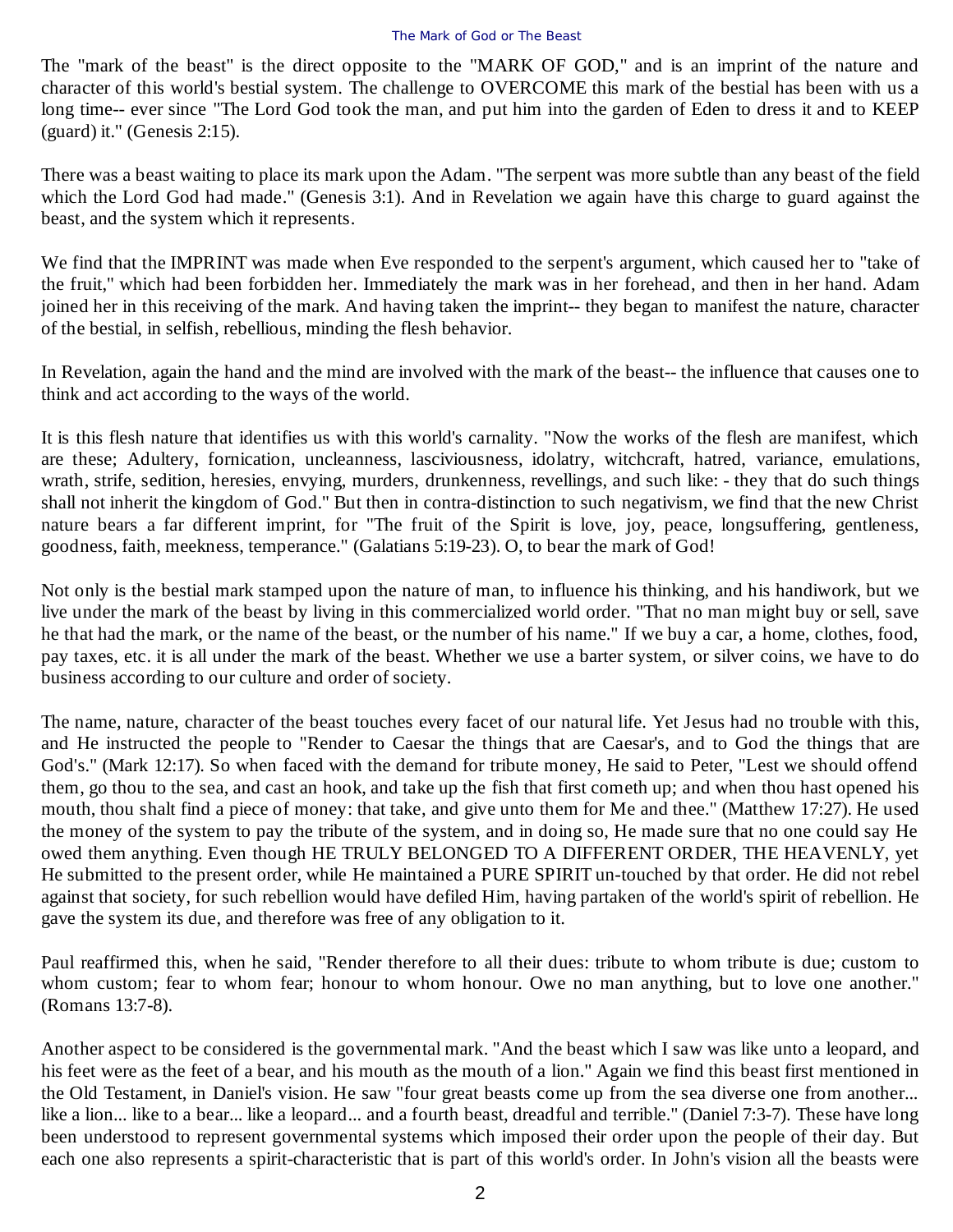combined into one, indicating that no matter which phase or time one considered, they all were a part of the over-all bestial system.

The lion "was made to stand upon the feet as a man, and a man's heart was given to it." This indicates the beast's approach to reason and humanity, appearing as if to benefit man, and to understand the needs of man, but secularism and humanism are a part of this world, and they have nothing in common with the mark of God. "For as the heavens are higher than the earth, so are My ways higher than your ways, and My thoughts than your thoughts." (Isaiah 55:9). His WAYS and THOUGHTS reveal His mark, and are an expression of His character.

The second beast was given the command to 'Arise, devour much flesh. " Whether by war, oppression, religious persecution, paganism, or whatever, you have to "buy and sell" according to its order, or be devoured. Indeed, if you want to climb the corporate ladder of success, you will have to devour all those that get in your way. The spirit of this beast is "devour, or be devoured." And yet in the final analysis to take this mark is to be consumed thereby.

Of the third beast, the leopard, "dominion was given unto it." The lust for power and control, to rule over others, is a strong characteristic of the bestial system of this world. The spirit of this beast is found in every avenue of society- religious, political, economical, etc. It craves dominion-- and so opposite of the Spirit of Christ, Who said, "He that is greatest among you shall be your servant." (Matthew 23:11). There is no building of a personal kingdom today, without the mark-- i.e. the actions and thinking of this beast.

The fourth beast has no name, but is dreadful and terrible, and exceeding strong-- made to destroy, for "it had great iron teeth: it devoured and brake in pieces, and stamped the residue with its feet." The tyranny, the cruelty, the ravenousness-- "The thief cometh not, but for to steal, and to kill, and to destroy." The end thereof are the ways of death! Gladly do we turn from its mark, to receive the mark of God, for He said, "I am come that they might have life, and that they might have it more abundantly." (John 10:10).

It matters not which traits of the mark of the beast are found in us, thank God, He can erase, purge, take away that image, and then humble us, transform us, mold and shapen us into a new image-- for "As we have born the image of the earthy, we shall also bear the image of the heavenly." (1 Corinthians 15:49).

The very subtleness of this bestial system is that it deceives men into thinking they will have life only if they yield to its spirit, and do things its way. If you want to get ahead in this world, you must conform. And so they "worship the beast, saying, Who is like unto the beast? who is able to make war with him." Put it in present day language, "who can fight city hall?" Day by day allegiance is paid "to the system." Yet if we are motivated by this SPIRIT OF THE WORLD, we will surely bring forth after its kind.

The mind-control of the beast produces character manifestations which are so unholy. Mental imagery that is far opposite of the truth. God gave Ezekiel insight concerning "what the ancients of the house of Israel do in the dark, every man in the chamber of his imagery," and what he saw was "every form of creeping things, and abominable beasts, and all the idols of the house of Israel, portrayed upon the wall round about." (Ezekiel 8:12, 10). They BORE THE MARK, and they THOUGHT according to its kind-- bestial. What went on in the chambers of their imagery was totally unholy, unpleasing to God.

Thank God we can "be renewed in the spirit of our mind, " (Ephesians 4:23), and when we BEAR THE MARK OF GOD, we will THINK according to His kind. "Whatsoever things are true, whatsoever things are honest, whatsoever things are just, whatsoever things are pure, whatsoever things are lovely, whatsoever things are of good repot; if there be any virtue, and if there be any praise, (we will) think on these things." (Philippians 4:8).

No doubt about it, there is a real warfare going on-- and to this bestial system is given "to make war with the saints, and to overcome them." But it is a momentary victory, "For a just man falleth seven times, and riseth up again." (Proverbs 24:16). Therefore, "Rejoice not against me, O mine enemy: when I fall, I shall arise; when I sit in darkness,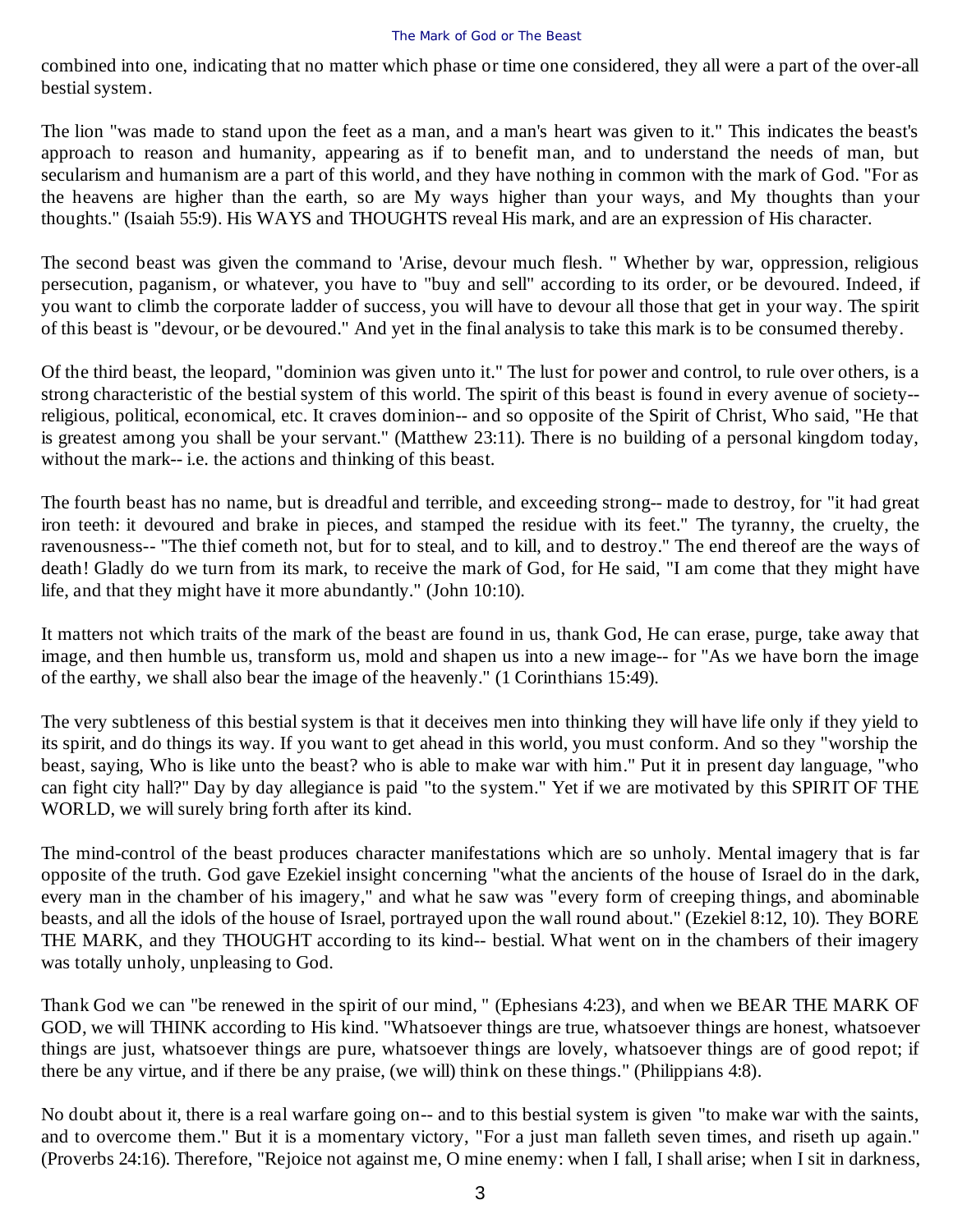the Lord shall be a light unto me." (Micah 7:8). The ultimate victory belongs to our Lord, and those who put their trust in Him.

"For the weapons of our warfare are not carnal, but mighty through God to the pulling down of strongholds; casting down imaginations, and every high thing that exalteth itself against the knowledge of God, and bringing into captivity every thought to the obedience of Christ." (2 Corinthians 10:4-5).

And that there shall arise those who OVERCOME this whole bestial system, is sure, for later on John writes, "I saw... them that had gotten the victory over the beast, and over his image, and over the number of his name." (Revelation 15:2).

The message is one of OVERCOMING-- "more than conquerors through Him that loved us." (Romans 8:37).

What rejoicing fills the heart when we realize that GOD has a mark which He is engraving upon His people, and it CANCELS OUT the mark of the beast completely. He is bringing forth a new creation order wherein His own divine nature shall find expression in every man.

"For whom He did foreknow, He also did predestinate to be conformed to the image of His Son, that He might be the firstborn among many brethren." (Romans 8:29).

Thus, "we all, with open face beholding as in a glass the glory of the Lord, are changed into the same image from glory to glory, even as by the Spirit of the Lord." (2 Corinthians 3:18).

There is such a desire within to be freed from every trait of the bestial. Even our language reveals how much we have borne its image. Dumb like an ox, stubborn as a mule, sly as a fox, wise as the serpent, silly as an old hen, etc. Character traits of the flesh which reveal the mark of the bestial.

"And all that dwell on the earth worship him, whose names are not written in the book of life of the Lamb slain from the foundation of the world. If any man have an ear, let him hear." (Revelation 13:8-9).

O let us HEAR IT! If our names are written in the Lamb's book of life, WE WILL NOT WORSHIP THE BEAST, because we will worship our Redeemer who has "made us free from the law of sin and death." (Romans 8:2).

"Here is wisdom, Let him that hath understanding count the number of the beast: for it is the number of a man; and his number is Six hundred threescore and six."

Six has long been recognized as the human number, the number of man as destitute of God. It is also the number of man's labour as apart and distinct from God's rest. It speaks of the realm of the flesh in all its humanism independent of God. Therefore 666 bespeaks the culmination of human pride in independence of God, and opposition to Christ. It signifies the mark of the beast upon man brought to its zenith. It is flesh in all its wicked, carnal glory.

They who worship the beast, and are under his mark, "the same shall drink of the wine of the wrath of God which is poured out." (Revelation 14:10). For, "The wrath of God is revealed from heaven against all ungodliness and unrighteousness of men, who hold the truth in unrighteousness." (Romans 1:18). Why this expression of the wrath of God? It is HIS ENERGY FORCE sent forth to cleanse and purge until every man is free from the mark of the beast, and engraved with the mark of God.

The beast symbolizes the flesh, the world, the devil. Its name bespeaks of its nature, its character. And its number depicts it reaching its full expression. Knowing this we understand that the issue is not one of getting a "tattoo" on our forehead or hand, or having a social security number, or any other type of personal identi-fication-- the